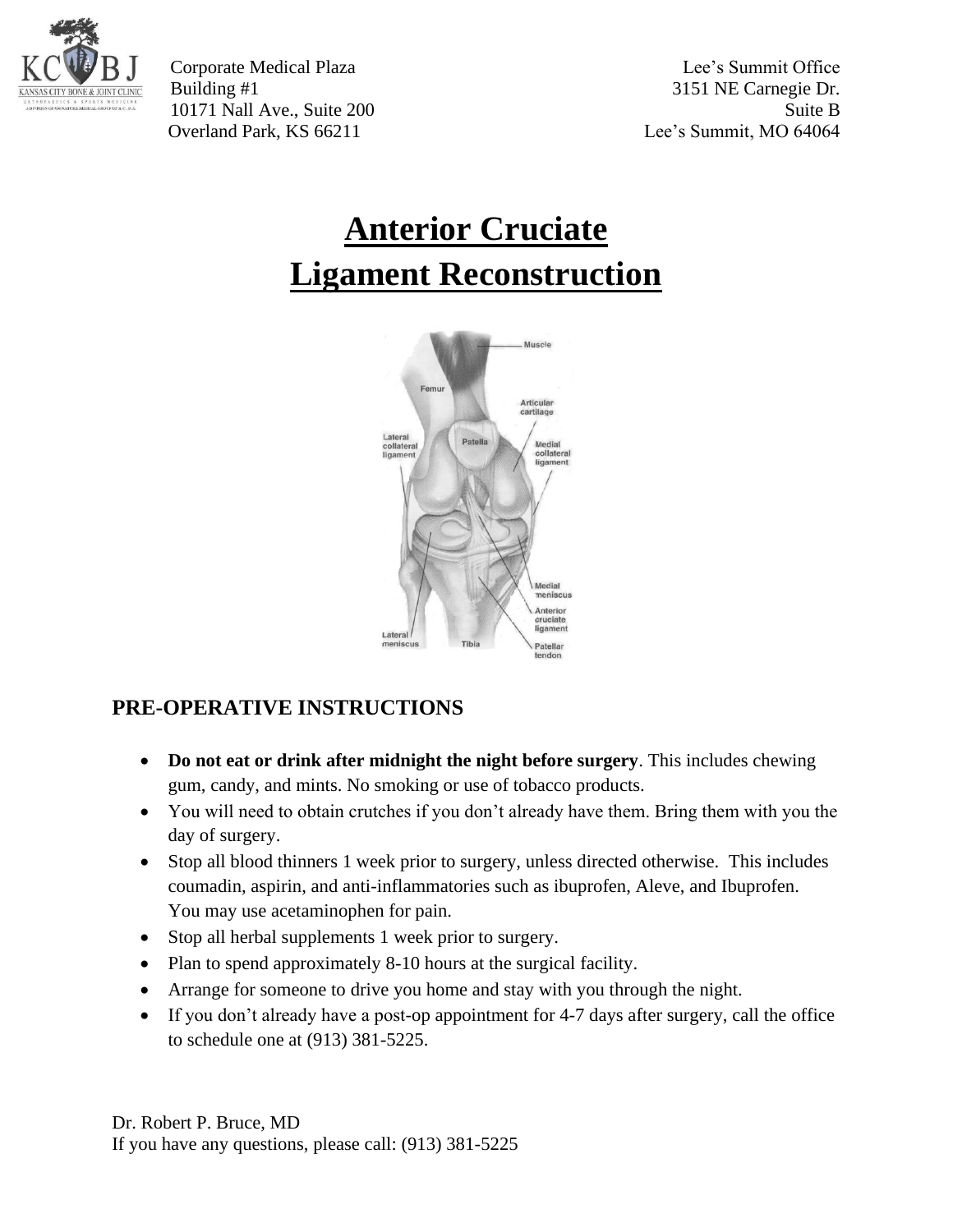

Corporate Medical Plaza Lee's Summit Office Building #1 3151 NE Carnegie Dr. 10171 Nall Ave., Suite 200 Suite B Overland Park, KS 66211 Lee's Summit, MO 64064

## **POST-OPERATIVE INSTRUCTIONS**

- To decrease swelling, elevate your leg above heart level whenever you can. Pointing and flexing your foot as well as doing ankle circles will help with swelling also. If your knee swells it may cause the ace bandage to become too tight, causing swelling in the ankle. You may unwrap the ace bandage, then rewrap so that it fits snugly.
- You will have a polar care unit incorporated into your dressing. It uses a continuous flow of cold water passing through a pad over your incision to provide comfort and reduce swelling. Use this continuously for the first 48 hours and then as frequently as needed for comfort. You should also use the polar care after therapy.
- Keep dressing on and dry until your follow up appointment with Dr. Bruce in 4-7 days. If you do not already have an appointment scheduled, please contact (913) 381-5225.
- Use your crutches to get around as needed. You may progress to full weight bearing on the affected leg over the first 2-3 weeks after surgery as tolerated, unless otherwise instructed by the doctor*. If you have a meniscus repair, you will be required to remain on crutches for six weeks non-weight bearing. All range of motion exercises will begin as normal but no weight bearing.*
- Take the anti-inflammatory medication as prescribed to you.
- Take the pain medication on an as needed basis only. Be aware that a common side effect of some pain medications is constipation. It is important to remain well hydrated and include fiber in your diet. You may use an over the counter stool softener or laxative if necessary.
- Start slowly with your diet, progressing from clear liquids to a regular diet. Avoid heavy or greasy foods the first 24 hours after surgery.
- Early motion is very important after ACL reconstruction. After surgery you will have a hinged knee brace on which will be locked in straight extension at  $0^\circ$ . You may move the dial on either side of the brace from the locked position to 0˚ with flexion set at 90˚. This will allow you to bend your knee and begin range of motion as well as to begin to put some pressure on your leg as you walk with your crutches. When you go to bed, put the dial back on the locked position at 0˚.
- Remember to do the range of motion exercises listed in this brochure as soon as you leave the recovery room and continue to do them 3 times per day until you see Dr. Bruce in the office.
- While doing range of motion exercises it is important to emphasize full extension of the affected leg as well as flexion. If you cannot reach full extension you may place a weight on your knee over the patella to assist with extension.
- Dr. Bruce may give you a prescription for formal physical therapy (PT) to begin prior to your first post-op visit. Please call our office and ask for the Insurance Department at ext. 320, 321, or 322 to find out about insurance authorization and location.